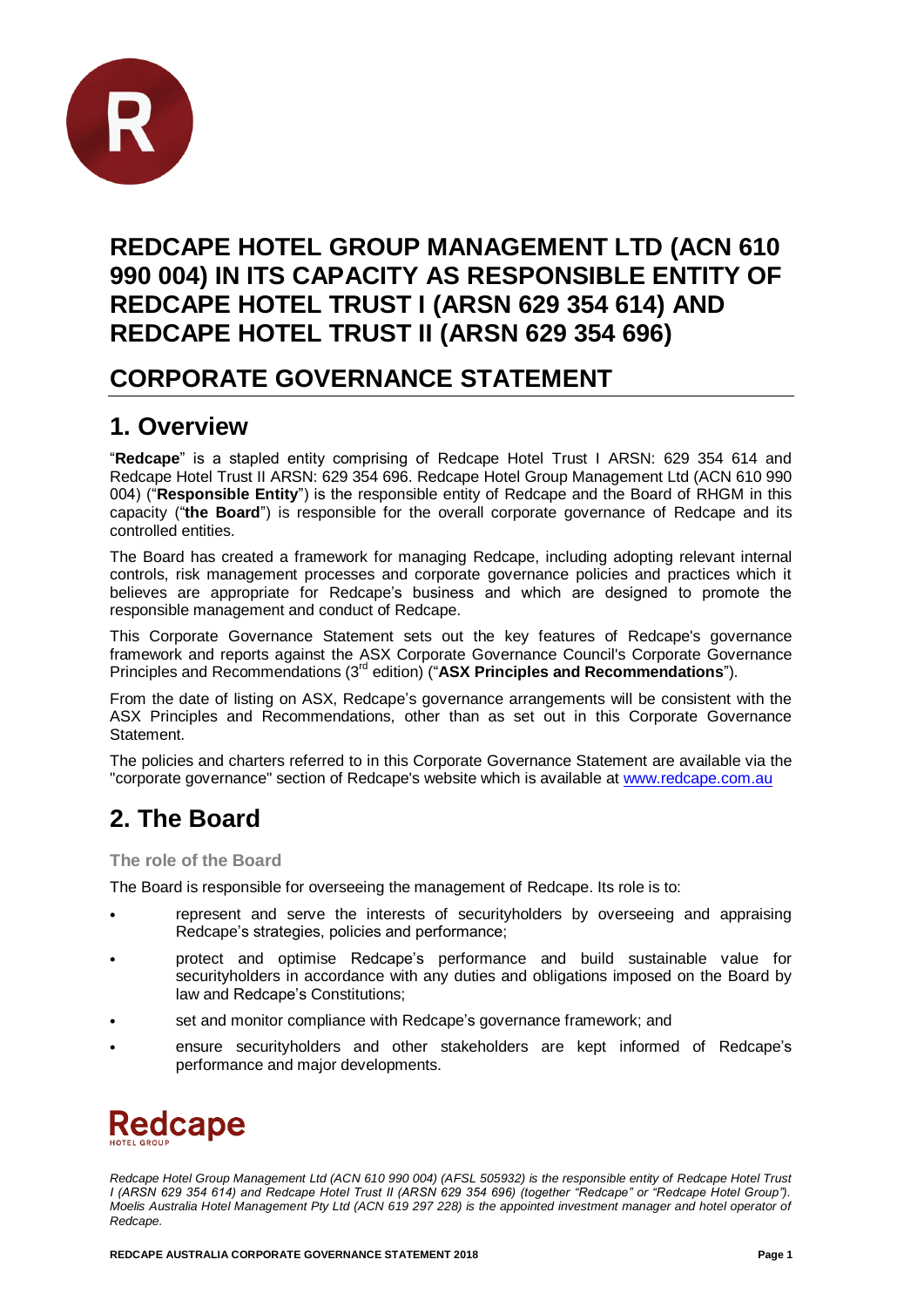While the Board retains ultimate responsibility for the strategy and performance of Redcape, the day-to-day operations of Redcape is managed by, Moelis Australia Hotel Management Pty Ltd (**MAHM**) in accordance with the terms of its appointment as investment manager and hotel operator of Redcape. MAHM is a wholly owned subsidiary of Moelis Australia Limited ("**Moelis Australia**"). MAHM's Chief Executive Officer (**CEO**) acts as the CEO of Redcape and is a Director on the Board of the Responsible Entity. As manager of Redcape, MAHM and its management team ("**Redcape Management**"), including the CEO, act as the management team of Redcape and have delegated authority to make decisions in relation to the day to day management of Redcape and its assets and operations including appointment of advisors and approval of hotel level business plans and operating budgets.

The diagram below summarises Redcape's governance framework.



The Company Secretary is accountable directly to the Board, through the Chair, on all matters to do with the proper functioning of the Board.

#### **Composition of the Board**

As at the date of this statement, the Board is comprised of five Directors, being three independent Non-executive Directors, and two Executive Directors (including the CEO).

The current membership of the Board is set out in the table below.

| <b>Director</b>    | <b>Position</b>                                            | <b>Appointed</b>  |
|--------------------|------------------------------------------------------------|-------------------|
| Nicholas Collishaw | Chairman and Independent Non-<br><b>Executive Director</b> | 27 September 2018 |
| David Groves       | Independent Non-Executive Director                         | 27 September 2018 |

# **Redcape**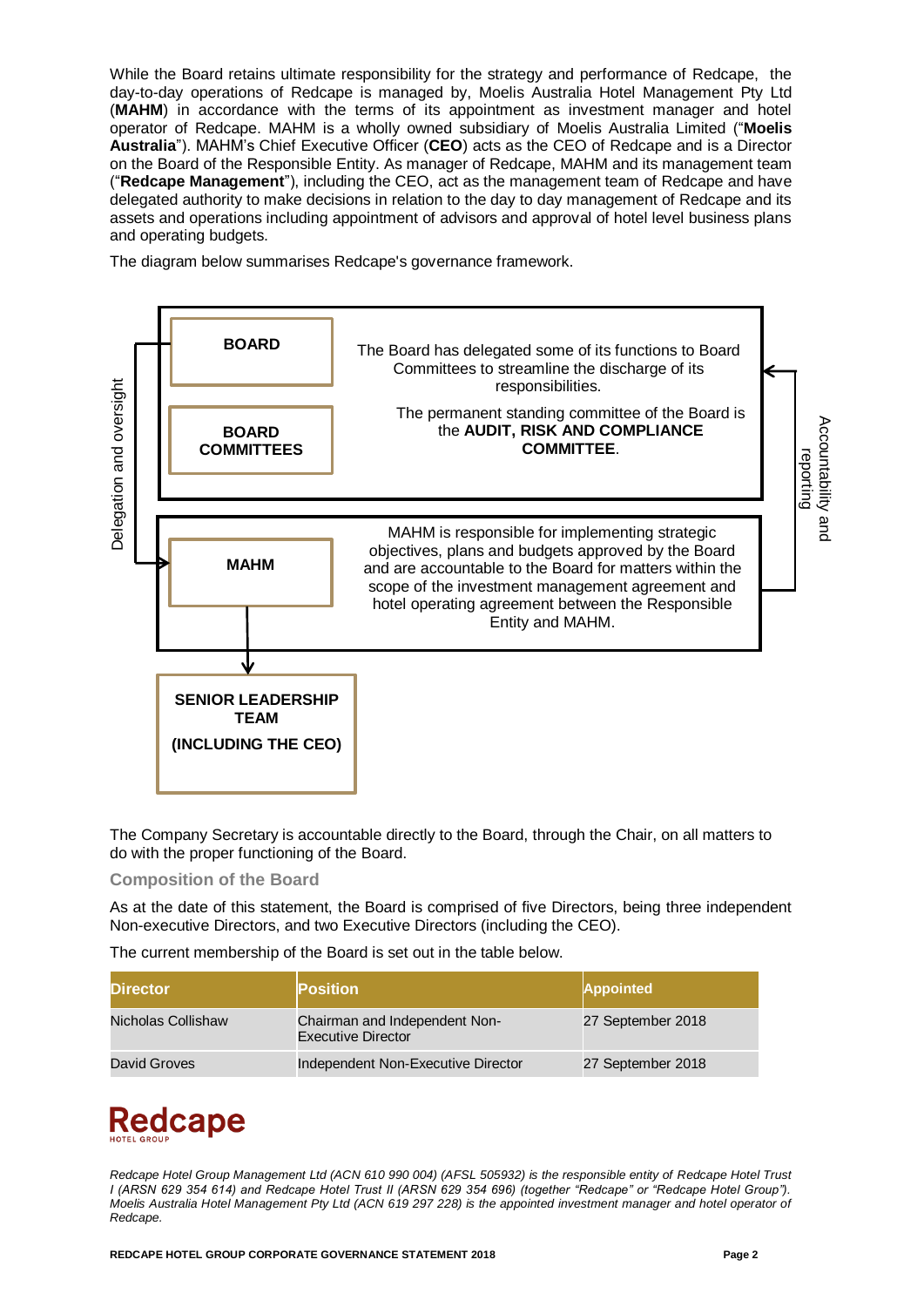| <b>Director</b> | <b>Position</b>                    | <b>Appointed</b> |
|-----------------|------------------------------------|------------------|
| Andrew Ireland  | Independent Non-Executive Director | 29 October 2018  |
| Daniel Brady    | Executive Director and CEO         | 29 October 2018  |
| Hugh Thomson    | Non-Executive Director             | 26 February 2016 |

Details of the qualifications, experience and expertise of each Director, including current and former directorships, are set out on in Section 5.4 of Redcape's PDS dated 1 November 2018. A copy of the PDS is available on Redcape's website at www.redcape.com.au.

#### **Director independence**

The Board considers an independent director to be a Non-Executive Director who is not an employee or director of:

- an entity related to the Responsible Entity (including Moelis Australia and its subsidiaries);
- any Redcape group entity; or
- any entity appointed as manager of Redcape from time to time (currently this is MAHM),

and who is free of any business or other relationship that could materially interfere with, or could reasonably be perceived to interfere with, the exercise of their unfettered and independent judgement. The Board will consider the materiality of any given relationship on a case-by-case basis. The Board reviews the independence of each Director in light of interests disclosed to the Board from time to time. The assessment of independence will be conducted in accordance with the ASX Principles and Recommendations.

The Board considers that Nick Collishaw, David Groves and Andrew Ireland are independent. The Board considers that Daniel Brady and Hugh Thomson are not independent as they are employed by entities related to the Responsible Entity in an executive capacity.

The Board is currently comprised of a majority of independent directors. The Board considers that each Board member continues to bring objective and independent judgment to make decisions in the best interests of all securityholders and in accordance with their duties as Directors.

#### **Director selection and succession planning**

Whilst ASX Principles and Recommendations recommend the establishment of a nomination committee, the Board does not consider it necessary or appropriate to constitute a nomination committee for the Responsible Entity, given that the Responsible Entity is a subsidiary of Moelis Australia.

Moelis Australia is responsible for overseeing the appointment of Directors to the Board of the Responsible Entity. Moelis Australia will set the composition and membership criteria as well as the guidelines for director selection in consultation with the Board of the Responsible Entity.

The following Board composition and membership criteria have been adopted for the Board of the Responsible Entity:

- the Board is to comprise a minimum of three and a maximum of ten directors;
- directors nominated for appointment require approval by Moelis Australia;
- a majority of the directors must be independent;
- the Board is to comprise directors with an appropriate range of qualifications and expertise;
- the Chairman of the Board will be appointed by Moelis Australia; and
- directors will be required to submit for re-appointment by Moelis Australia every three years. Any securityholder feedback or recommendations on director re-appointment are not binding on the Responsible Entity or Moelis Australia, but any such feedback is a

## **Redcape**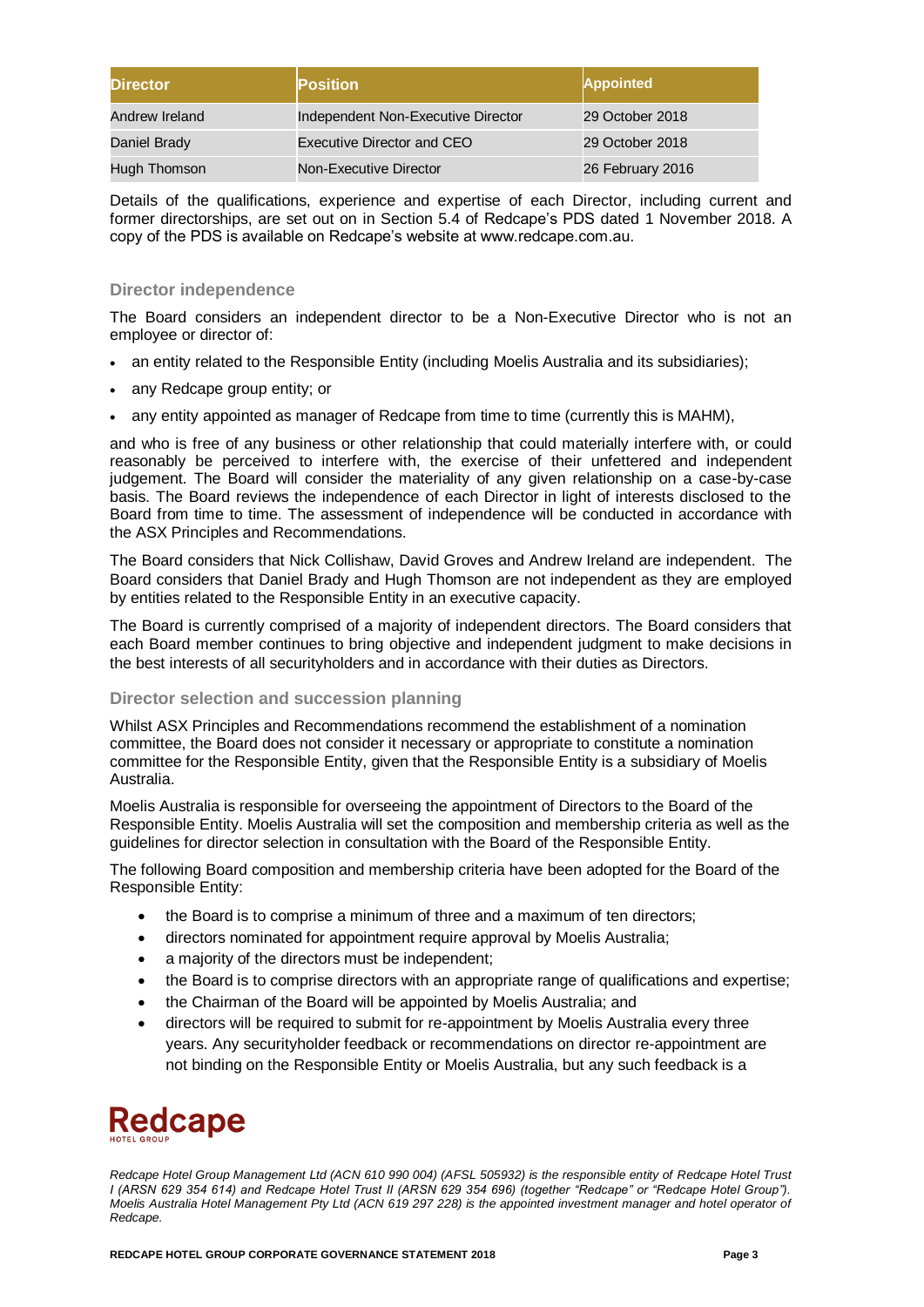matter to which Moelis Australia will have regard in considering the continuation of a director appointment.

In addition, the following guidelines apply to director selection and nomination to the Board:

- integrity;
- particular expertise (sector and functional) and the degree to which they complement the skill set of the existing Board members;
- reputation and standing in the market; and
- in the case of prospective independent directors, actual and perceived independence from Moelis Australia.

The present Board size is seen as appropriate for the nature of Redcape's business and strategy.

#### **Mix of skills and diversity on the Board**

The following table sets out the skills, experience and diversity of the five members of the Board. The Board believes that its membership should comprise directors with an appropriate mix and diversity of skills, professional experience, tenure and personal background.

| <b>Skills and</b><br>experience                               | <b>Explanation</b>                                                                                                                                                                                                                                                          | <b>No. of Directors</b><br>(out of $5$ ) |
|---------------------------------------------------------------|-----------------------------------------------------------------------------------------------------------------------------------------------------------------------------------------------------------------------------------------------------------------------------|------------------------------------------|
| <b>Business</b><br>development and<br>strategy                | Senior executive experience developing and directing<br>the strategy of an organisation to assist with the<br>Board's review of strategy                                                                                                                                    | 5                                        |
| Management and<br>leadership                                  | Experience in leading and managing diverse<br>businesses and high performing teams of people to<br>assist in attracting and retaining high performance<br>executives                                                                                                        | 5                                        |
| Financial acumen                                              | Financial literacy assists in the understanding of<br>financial reporting and capital management strategies                                                                                                                                                                 | 5                                        |
| <b>Financial services</b><br>industry experience              | Experience in a senior position within financial services<br>assists in understanding and reviewing the Company's<br>businesses and strategy                                                                                                                                | $\overline{4}$                           |
| Investment banking/<br>financial markets/<br>funds management | Experience in a senior position within these sectors<br>assists in understanding and reviewing the Company's<br>businesses and growth strategy                                                                                                                              | 3                                        |
| Corporate<br>Governance<br>including risk<br>management       | Experience in developing strategy, policies and<br>frameworks to support sound corporate governance<br>including identifying and monitoring material risks in a<br>complex organisation                                                                                     | 5                                        |
| Accounting and law                                            | Accounting and legal qualifications and/or experience<br>provide the Board with financial and legal &<br>compliance expertise in overseeing the integrity of the<br>financial reporting and meeting the Company's legal<br>and compliance requirements in regulated markets | $\overline{2}$                           |

**Appointment agreements**

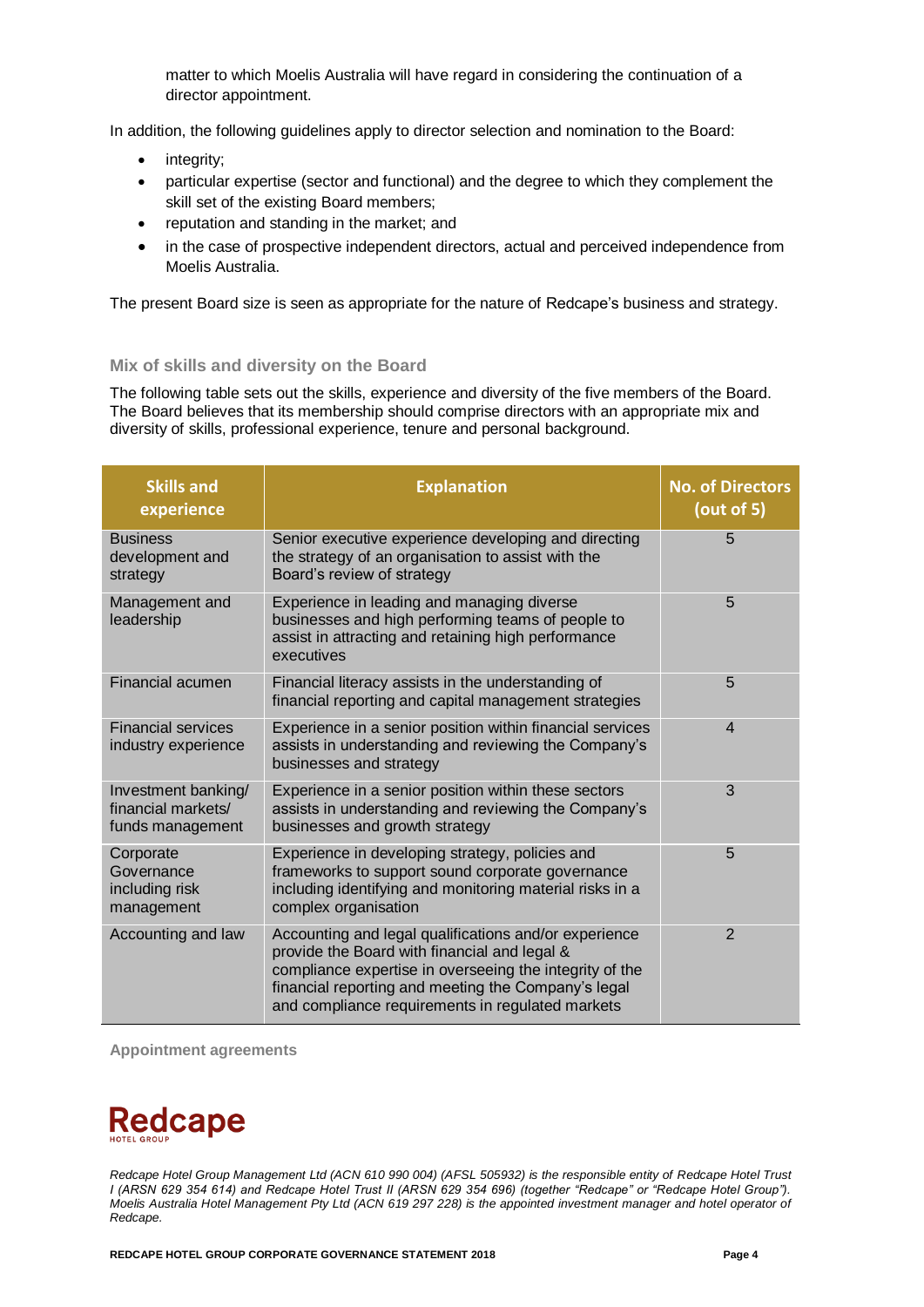Each non-executive Director appointed to the Board will be required to enter into a formal agreement which sets out the key terms and conditions of their appointment including the term, time commitment, remuneration, requirement to comply with directors' duties as well as the Board's policies in place from time to time. Executive directors will each have an employment agreement which sets out the terms of their appointment and their duties and obligations, rights and entitlements.

**Induction and ongoing professional development opportunities**

All new Directors participate in an induction process. The induction process includes meetings with key executives and Redcape Management, the provision of key materials relating to Redcape including business descriptions, strategic plans, financial forecasts and core corporate governance policies, and meetings with other executive and non-executive Directors**.** The Board also offers appropriate professional development opportunities for Directors to ensure that they are kept up to date with developments in the industry. Redcape Management also briefs the Board on relevant industry, regulatory and legal developments.

## **3. Board Committees**

The Board from time to time establishes committees to streamline the discharge of its responsibilities.

The Board has established a permanent standing Audit, Risk & Compliance Committee. The Committee has a formal charter which sets out matters relevant to its composition, responsibilities and administration.

The current composition of the Audit, Risk & Compliance Committee does not reflect the ASX Principles and Recommendations that the Chair of the audit committee should not be the chair of the Board. In all other respects the current composition of the Audit, Risk & Compliance Committee reflects the ASX Principles and Recommendations. In light of the departure from the recommendations, the Board notes the following:

- the Board recognises the important role of each Committee and is dedicated to ensuring that each Committee functions transparently and effectively;
- the Board considers that the Chair of the Board is the most appropriate person to chair both Committees, given his independence, considerable industry experience and expertise;
- all of the Directors, individually and collectively, analyse the issues before them objectively in the best interests of all securityholders and in accordance with their duties as Directors; and
- the Board considers that the current composition of each Committee is appropriate in light of the Company' operations and size, and allows each Committee to effectively discharge its roles and responsibilities as set out in the Committee Charters.

#### **Audit, Risk and Compliance Committee**

The table below sets out the composition and key responsibilities of the Audit, Risk and Compliance Committee.

| <b>Composition</b>     | <b>Members</b>       | <b>Responsibilities</b>                                                                                    |
|------------------------|----------------------|------------------------------------------------------------------------------------------------------------|
| <b>The Committee</b>   | <b>Nicholas</b>      | The Committee's key responsibilities and functions are to:                                                 |
| must consist of:<br>an | Collishaw<br>(Chair) | oversee the Company's relationship with the external<br>auditor and the external audit function generally; |
| independent<br>Chair   | David<br>Groves      | oversee the preparation of the financial statements<br>and reports;                                        |
| a minimum of           | Andrew               | oversee the Company's financial controls and                                                               |

# **Redcape**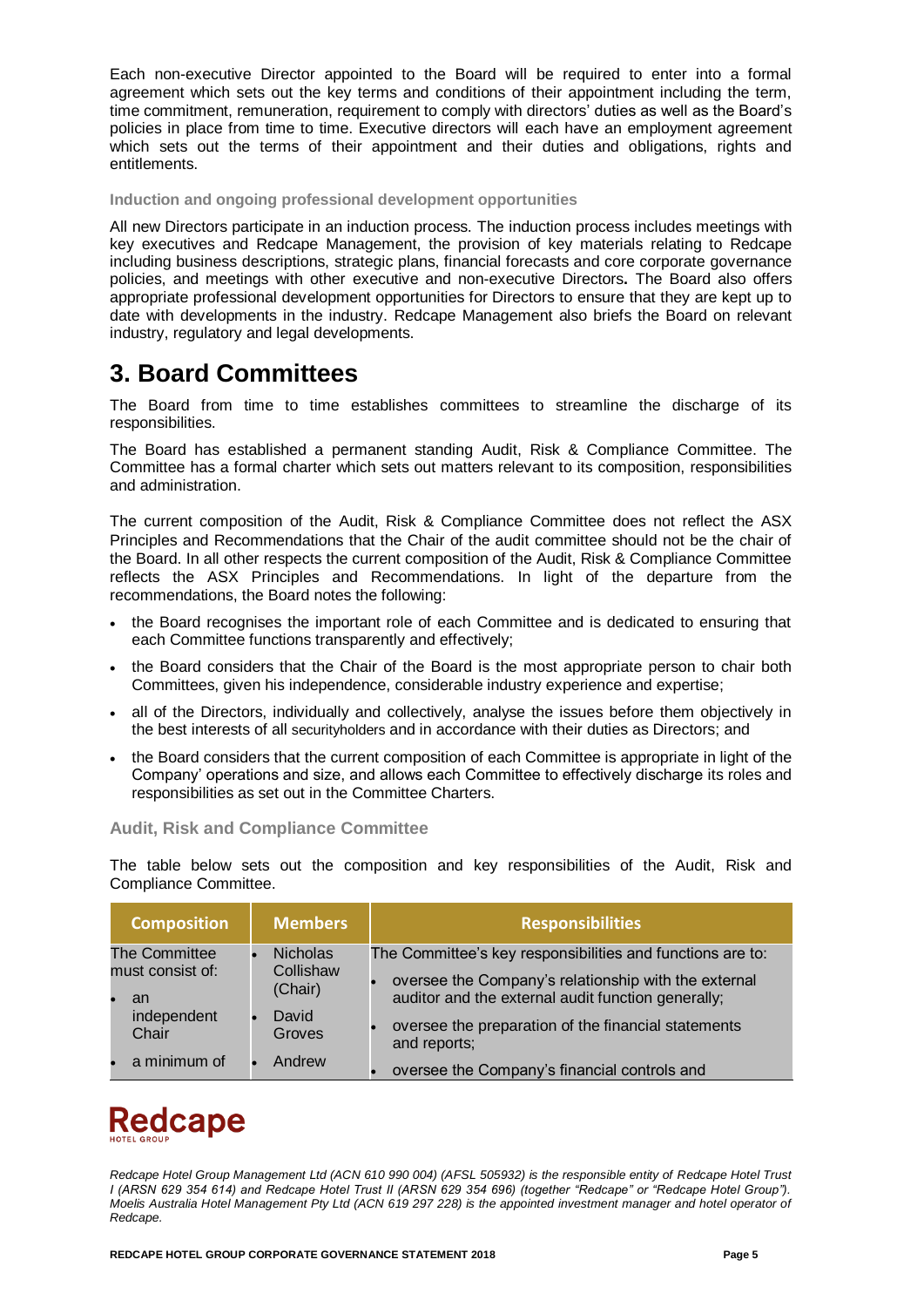| <b>Composition</b>                                 | <b>Members</b> | <b>Responsibilities</b>                                                         |
|----------------------------------------------------|----------------|---------------------------------------------------------------------------------|
| 3 members of<br>the Board<br>CEO in<br>attendance. | Ireland        | systems; and<br>manage the process of identification and management<br>of risk. |

Non-Committee members, including members of Redcape Management and the external auditor, may attend meetings of the Committee by invitation of the Committee Chair. The Committee has rights of access to Redcape Management and auditors without management present, and rights to seek explanations and additional information from both management and auditors.

#### **Responsibilities in relation to the external audit**

The Audit, Risk and Compliance Committee provides a link between the Company's external auditor, the Board and Redcape Management. It also has the responsibility (subject to Corporations Act requirements) for the appointment, terms of engagement and compensation for the external auditor. The Committee will also evaluate the effectiveness of the annual audit and the independence of the external auditor.

The Committee's role in relation to the internal audit function is discussed on page 7 of this Corporate Governance Statement.

## **4. Performance evaluation**

#### **Board performance evaluation process**

Moelis Australia has established the following performance evaluation processes for the Board, Committees and individual Directors of the Responsible Entity:

- on an annual basis, Directors will provide feedback to Moelis Australia in relation to the performance of the Board, its Committees and individual Directors;
- each Committee will provide feedback to Moelis Australia in terms of a review of its own performance;
- feedback will be collated by Moelis Australia, and discussed with the Board as appropriate, with consideration being given as to whether any steps should be taken to improve performance of the Board or its Committees;
- the CEO will also provide feedback from Redcape Management to Moelis Australia in connection with any issues that may be relevant in the context of the Board performance review.

Performance evaluations of the Board, its Committees and each Director did not take place in 2018 as the Company was only listed part way through the year. Performance evaluations will take place in 2019 in accordance with the processes described above.

#### **Senior executive performance evaluation process**

MAHM is the appointed investment manager and hotel operator of Redcape. The Board will monitor MAHM's performance in accordance with the terms of the Investment Management Agreement and Hotel Operating Agreement between Redcape and MAHM.

The performance of senior executives all of whom are employees of MAHM (being Redcape Management) is assessed on an annual basis by Moelis Australia in accordance with Moelis Australia's policies and processes. The Board of the Responsible Entity will provide feedback to Moelis Australia on the performance of Redcape Management to assist with Moelis Australia's evaluation process.

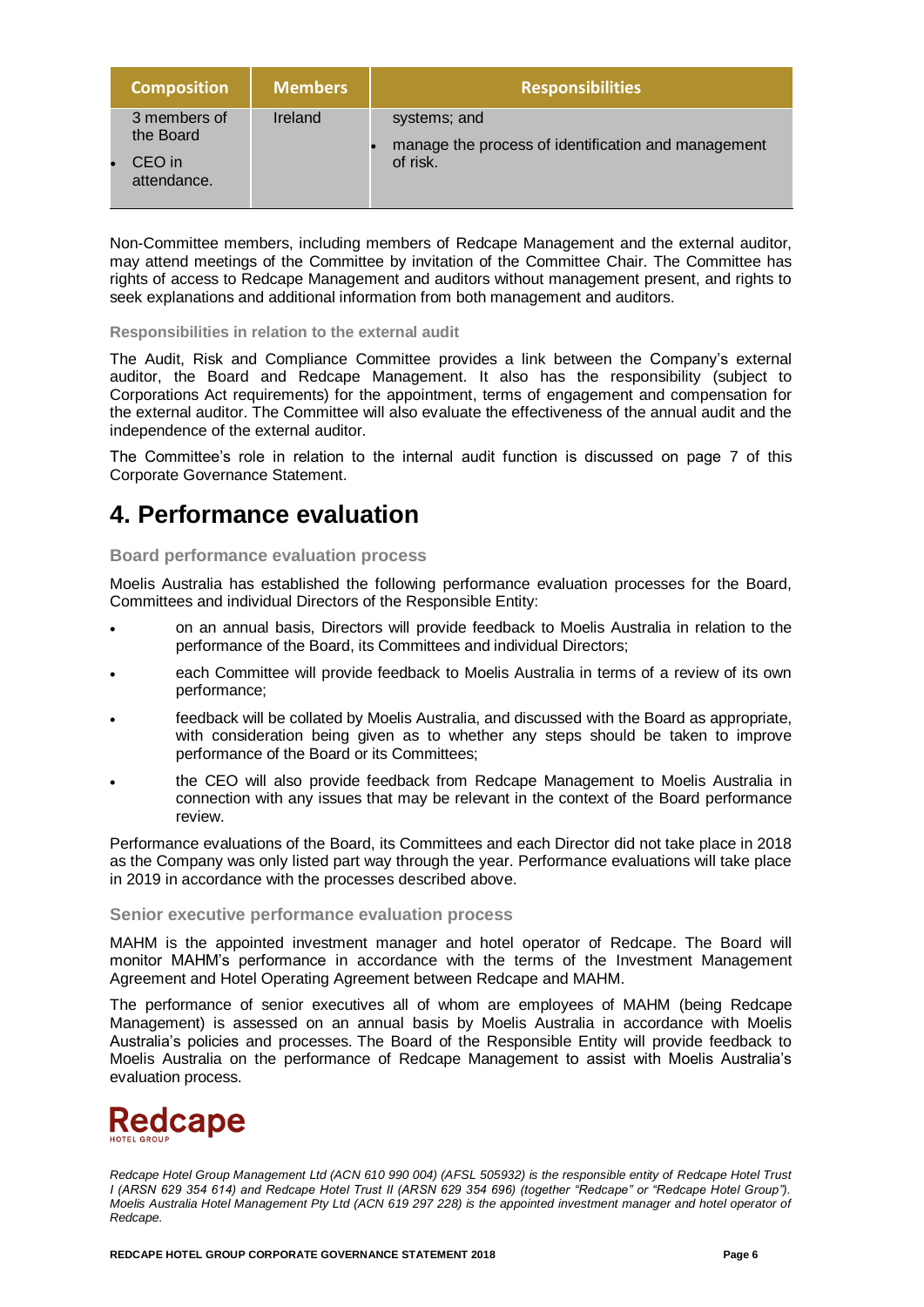## **5. Remuneration**

#### **Remuneration committee**

The ASX Principles and Recommendations recommend the establishment of a remuneration committee however the Board does not consider it necessary or appropriate to constitute a remuneration committee as Redcape does not itself employ any senior executives and is not responsible for the remuneration of the Directors.

The Responsible Entity is a subsidiary of Moelis Australia, and as Redcape will be managed externally by Moelis Australia, the appointment and remuneration of the Directors of the Responsible Entity and Redcape Management is the responsibility of Moelis Australia. Accordingly, the ASX Principles and Recommendations relating to remuneration are not relevant to Redcape.

Redcape has adopted two equity based incentive plans for the benefit of its employees (all of whom are hotel venue staff). The terms of these plans are summarised in section 14.4 of Redcape's PDS dated 1 November 2018. A copy of the PDS is available on the Redcape website at [www.redcape.com.au.](http://www.redcape.com.au/) The terms of Redcape's Rights Plan and the Employee Plan provide that participants must not enter into any transactions to hedge their economic exposure to Redcape securities received under the Rights Plan and/or the Employee Plan.

## **6. Risk framework**

#### **Risk identification and management**

The Audit, Risk & Compliance Committee assists the Board with regard to oversight of Redcape's risk management practices by reviewing and reporting to the Board that the Committee has, at least annually, reviewed Redcape's risk management framework to satisfy itself that it continues to be sound and effectively identifies all areas of potential risk.

In line with the ASX Principles and Recommendations, Redcape's risk management framework will be reviewed annually.

The Board seeks to take and manage risk in ways that will generate and protect securityholder value and recognises that the management of risk is a continual process and an integral part of the management and corporate governance of the business.

The Board acknowledges that its reputation is of great importance and it has an obligation to all stakeholders, including Redcape securityholders, customers, employees, contractors and the wider community and that the efficient and effective management of risk is critical to Redcape meeting these obligations and achieving its strategic objectives.

#### **Internal audit**

Redcape does not currently have an internal audit function. Instead, Redcape Management, working with external advisors as appropriate, oversees the adequacy and effectiveness of the Company's systems of risk management, internal control and governance, and provides recommendations to improve the efficiency and effectiveness of these systems and processes.

In addition, the Audit Risk & Compliance Committee monitors and reports to the Board that:

- adequate policies and processes have been designed and implemented to manage identified risks; and
- proper remedial action is undertaken to redress areas of weakness.

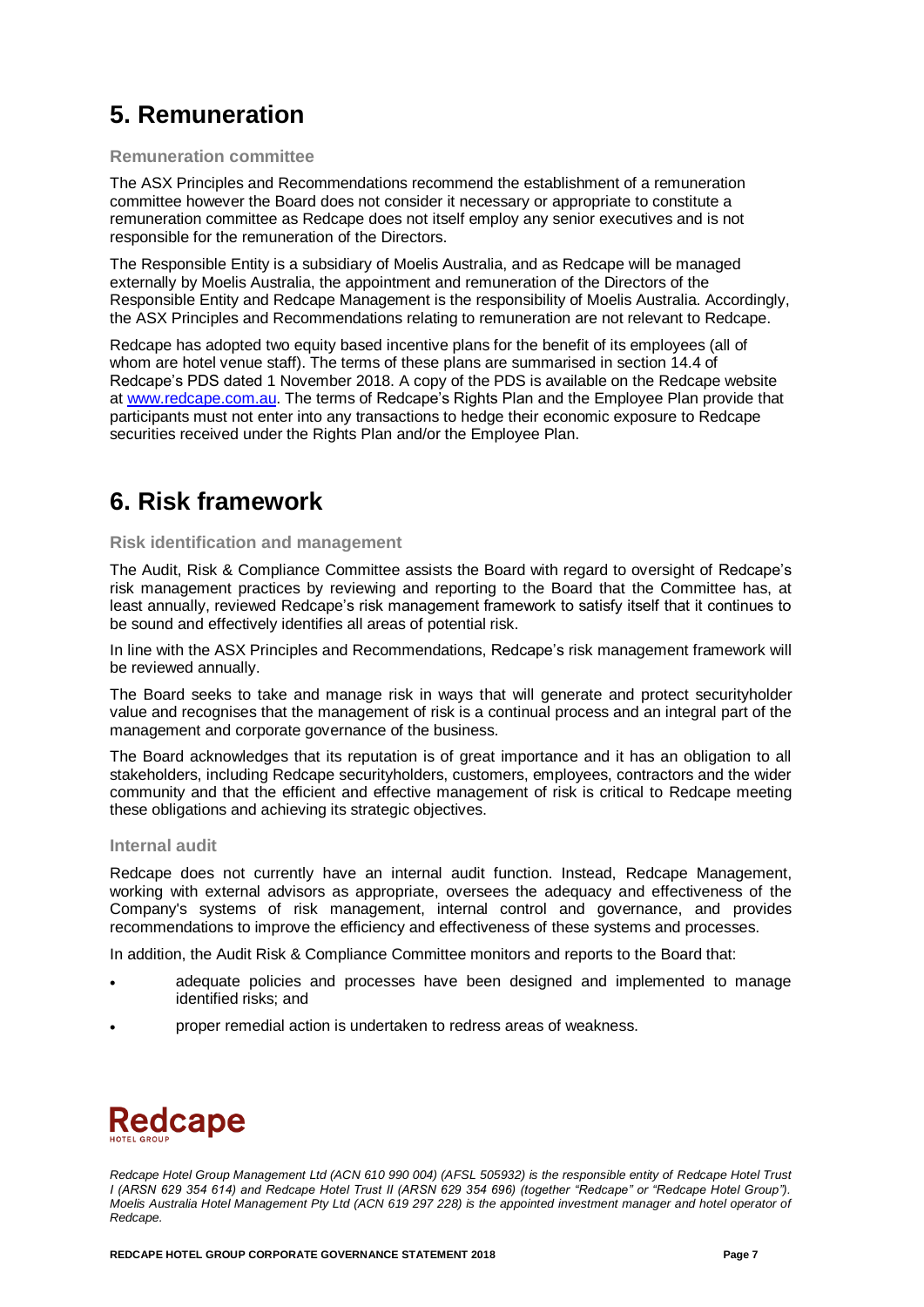#### **Business and sustainability risks**

The Board and Redcape Management are committed to building a sustainable business that appropriately manages economic, environmental and social sustainability risks. Redcape's Management with the assistance of the Audit Risk & Compliance Committee, identifies and manages these risks in accordance with Redcape's overall risk management policies and framework.

The Audit, Risk & Compliance Committee has identified the following key economic, environmental and social sustainability risks and will update the Board, at least annually, on the management of these sustainability risks:

| <b>Type of risk</b>                                     | <b>Category of risk</b> | <b>Managed through</b>                               |
|---------------------------------------------------------|-------------------------|------------------------------------------------------|
| Unfavourable economic<br>impacts (globally and locally) | Economic                | Senior executive monitoring<br>and reporting         |
|                                                         |                         | Disciplined capital<br>management                    |
| Investment management and                               | Economic                | Robust due diligence                                 |
| acquisitions                                            |                         | Budgeting and forecasting<br>management              |
|                                                         |                         | Regular senior executive<br>monitoring and reporting |
| <b>Regulatory risk</b>                                  | Economic/Social         | Code of Conduct                                      |
|                                                         |                         | Risk management<br>framework                         |
|                                                         |                         | Compliance policies                                  |
| <b>Reputational risk</b>                                | Social/Economic         | <b>Code of Conduct</b>                               |
|                                                         |                         | Risk management<br>framework                         |
|                                                         |                         | Compliance policies                                  |
| People - attraction and<br>retention of talent          | Social                  | Diversity and Inclusion<br>Policy                    |
|                                                         |                         | Redcape employee<br>incentive plans                  |
|                                                         |                         | Code of Conduct                                      |

Given the nature and size of Redcape's business and operations, it does not have any material environmental sustainability risks.

#### **Financial statements declarations**

The CEO and CFO of Redcape will provide a written certificate to the Board in respect of Redcape's half year and full year statutory accounts that:

- in their opinion, the financial records of Redcape have been properly maintained and the statutory accounts comply with the relevant accounting standards and other mandatory reporting requirements and give a true and fair view of the financial position and performance of Redcape; and
- their opinion has been formed on the basis of a sound system of risk management and internal control which is operating effectively.

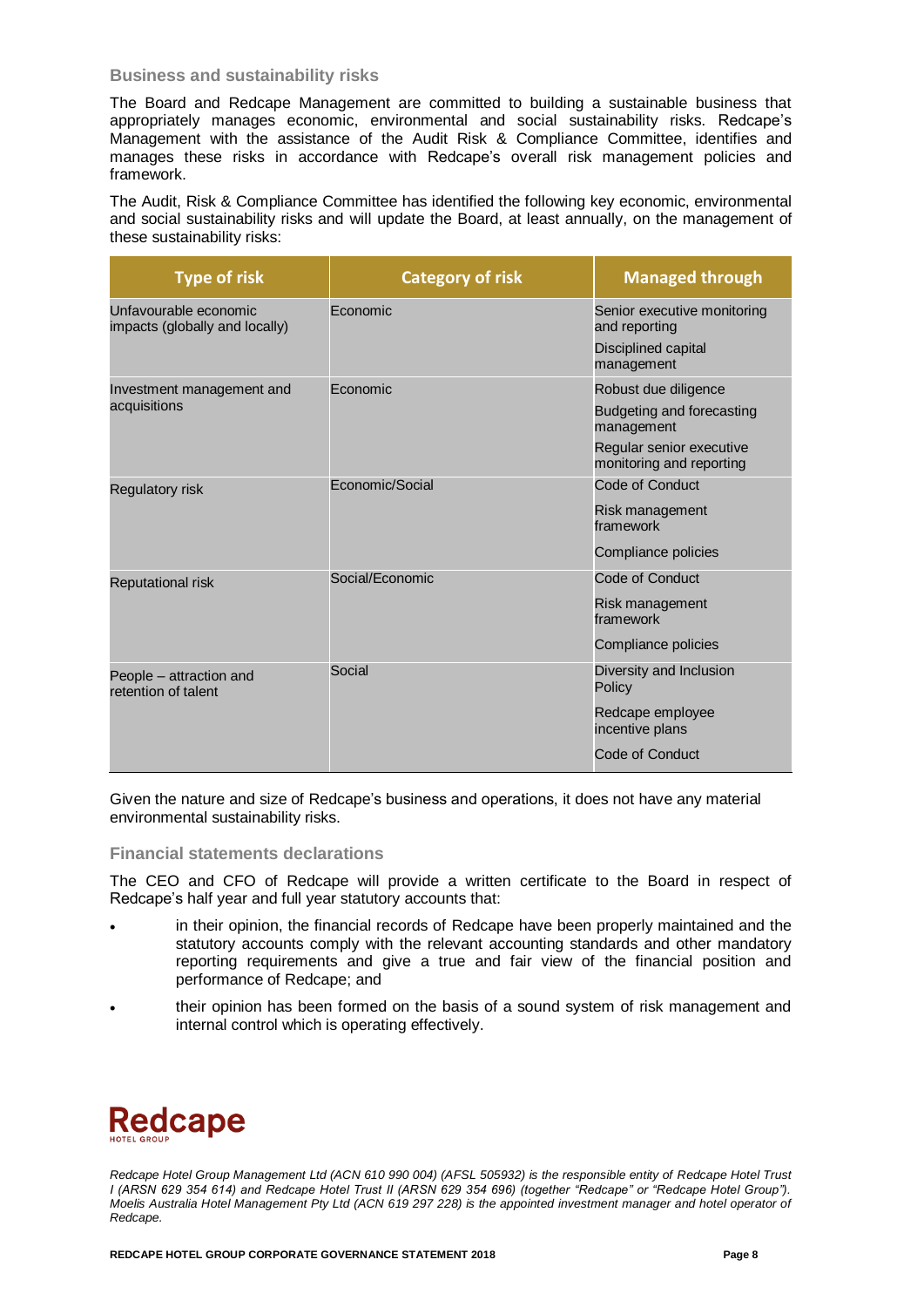## **7. Governance policies**

#### **Diversity and Inclusion Policy**

The Board believes that diversity is an important component of Redcape's ability to attract, retain, motivate and develop the best talent, create an engaged workforce, deliver the highest quality service to its customers, and continue to grow the business profitably.

The Board has adopted a Diversity and Inclusion Policy which sets out its commitment to increasing workplace diversity across all levels of Redcape. The Diversity and Inclusion Policy applies to all Redcape employees. Redcape Management all of whom are employees of MAHM, are subject to the diversity policy of Moelis Australia as amended from time to time.

Under the Diversity and Inclusion Policy, Redcape will aim to achieve greater diversity by setting objectives at all management and leadership levels, broadening the field of potential candidates for positions and promoting the benefits of workplace diversity to all its employees.

#### *Measurable objectives*

Given Redcape's recent listing on ASX, the Board intends to disclose its measurable objectives for achieving increased workplace diversity and its progress towards achieving them in its next Corporate Governance Statement.

#### *Gender diversity data*

The proportion of men and women employed by Redcape, MAHM, MAHM's Senior Management and the Responsible Entity Board is set out in the following table:

|                                           | <b>Male</b> | <b>Female</b> | <b>Total</b> |
|-------------------------------------------|-------------|---------------|--------------|
| <b>Responsible Entity</b><br><b>Board</b> | 5           |               | 5            |
| Redcape                                   | 304         | 419           | 723          |
| <b>MAHM</b>                               | 27          | 19            | 46           |
| <b>MAHM Senior</b><br>Management*         | 5           |               | 6            |

**\***MAHM Senior Management in the table means directly reports to the CEO as at October 2018

#### **Code of Conduct**

The Board is committed to a high level of integrity and ethical standards in all business practices. The Board has endorsed and adopted Redcape's Code of Conduct which addresses matters relevant to Redcape's legal and ethical obligations and standards it expects from its Directors, officers and employees. The Code of Conduct outlines its requirements with respect to relationships, compliance with laws and ethics, conflicts of interest, confidentiality, use of Redcape's assets and competition.

#### **Securities Dealing Policy**

The Board has adopted a Securities Dealing Policy in respect of Redcape that explains the types of conduct in relation to dealings in its own securities that are prohibited and establishes procedures for the buying and selling of its securities that protects the Responsible Entity, Redcape, the Directors and Redcape's employees and senior executives against the misuse of information, which could materially affect the value of Redcape's securities. The Redcape Securities Dealing